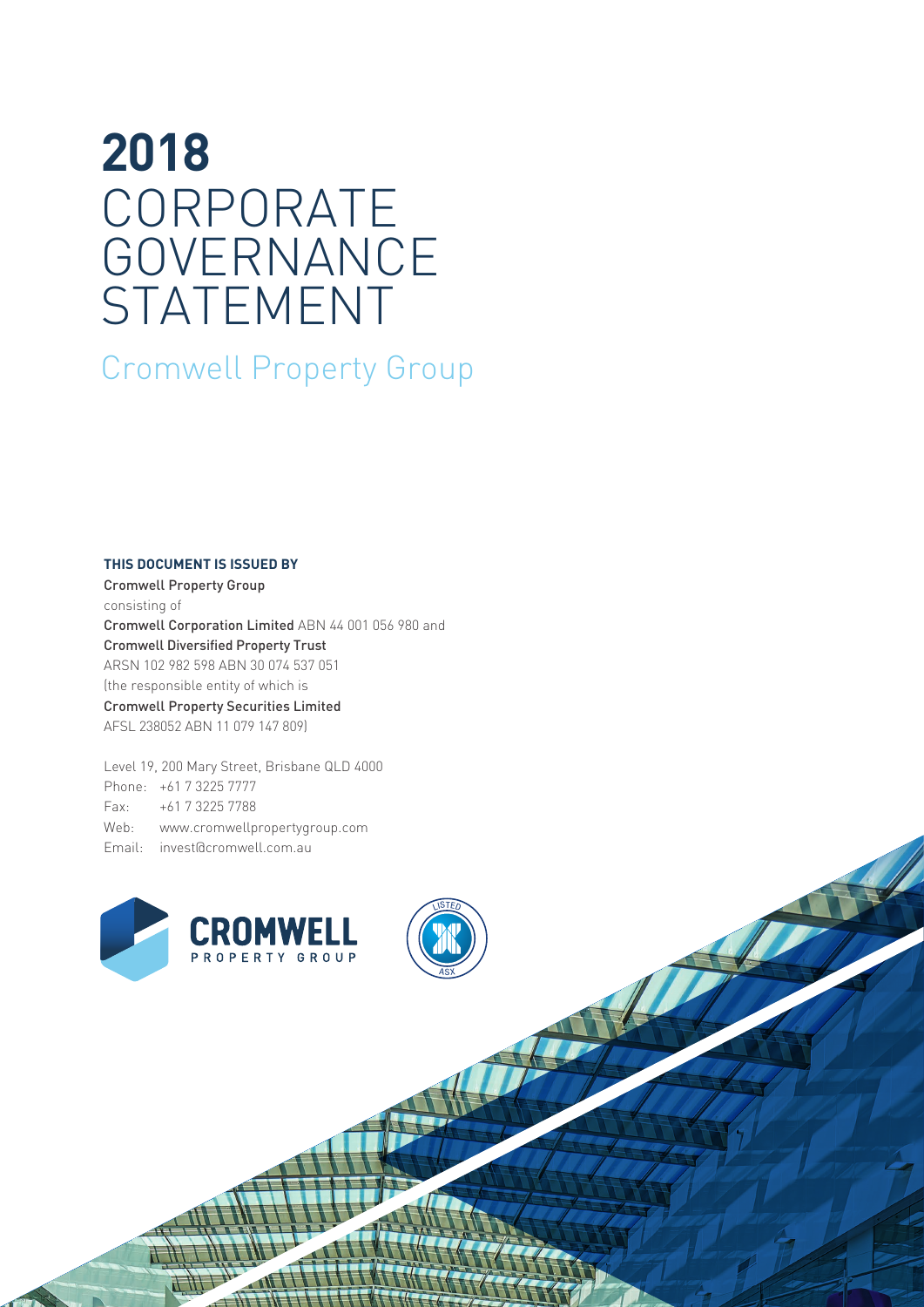# CORPORATE GOVERNANCE STATEMENT

The Board is committed to Cromwell Property Group meeting securityholders' expectations of good corporate governance, while seeking to achieve superior financial performance over the medium and long term. The Board is proactive with respect to corporate governance and actively reviews developments to determine which corporate governance arrangements are appropriate for Cromwell Property Group and its securityholders.

This Corporate Governance Statement (Statement) reports on how Cromwell Property Group (or Cromwell or Group) complied with the third edition of the ASX Corporate Governance Council's Corporate Governance Principles and Recommendations (the Recommendations) during the 2018 financial year.

This Statement is current as at 30 June 2018 and has been approved by the Board.

Cromwell Property Group comprises Cromwell Corporation Limited (or the Company) and the Cromwell Diversified Property Trust (or the CDPT), the Responsible Entity of which is Cromwell Property Securities Limited (or CPS).

# Principle 1: Lay solid foundations for management and oversight

### **RECOMMENDATION 1.1**

The Board of Directors of Cromwell Corporation Limited is identical to the Board of Directors of Cromwell Property Securities Limited (together, the Board; severally, the Directors). The Board's responsibilities include to provide leadership to Cromwell Property Group and to set its strategic objectives. The Board has adopted a formal, written Board Charter, which sets out the Board's role and responsibilities, including to:

- oversee the process for ensuring timely and balanced disclosure of all 'price sensitive' information in accordance with the *Corporations Act 2001* (Cth) (Corporations Act) and the ASX Listing Rules; and
- ensure an appropriate risk management framework is in place and set the risk appetite within which the Board expects management to operate.

The Board generally holds a scheduled meeting every second calendar month and additional meetings are convened as required. Management prepares Board papers to inform and focus the Board's attention on key issues. Standing items include progress against strategic objectives, corporate governance (including compliance) and financial performance.

The Board has the following long-established Board Committees to assist it in carrying out its responsibilities, to share detailed work and to consider certain issues and functions in detail:

- Audit and Risk Committee;
- Nomination and Remuneration Committee; and
- Investment Committee.

Details of the role, responsibilities and composition of the Board Committees are contained elsewhere in this Statement.

Day to day management of the Group's affairs and implementation of agreed strategic objectives are delegated by the Board to management under the direction of the Managing Director/Chief Executive Officer (CEO). This has been formalised in the Board Charter and a Board-approved Delegation of Authority Policy. The Board reviews these documents at least annually to ensure their effectiveness and appropriateness (given the evolving needs of the Group).

#### What you can find on the Corporate Governance page on our website:

- Board Charter
- Audit and Risk Committee Charter
- Nomination and Remuneration Committee Charter
- Delegation of Authority Policy
- Constitution of Cromwell Corporation Limited
- Constitution of the Cromwell Diversified Property Trust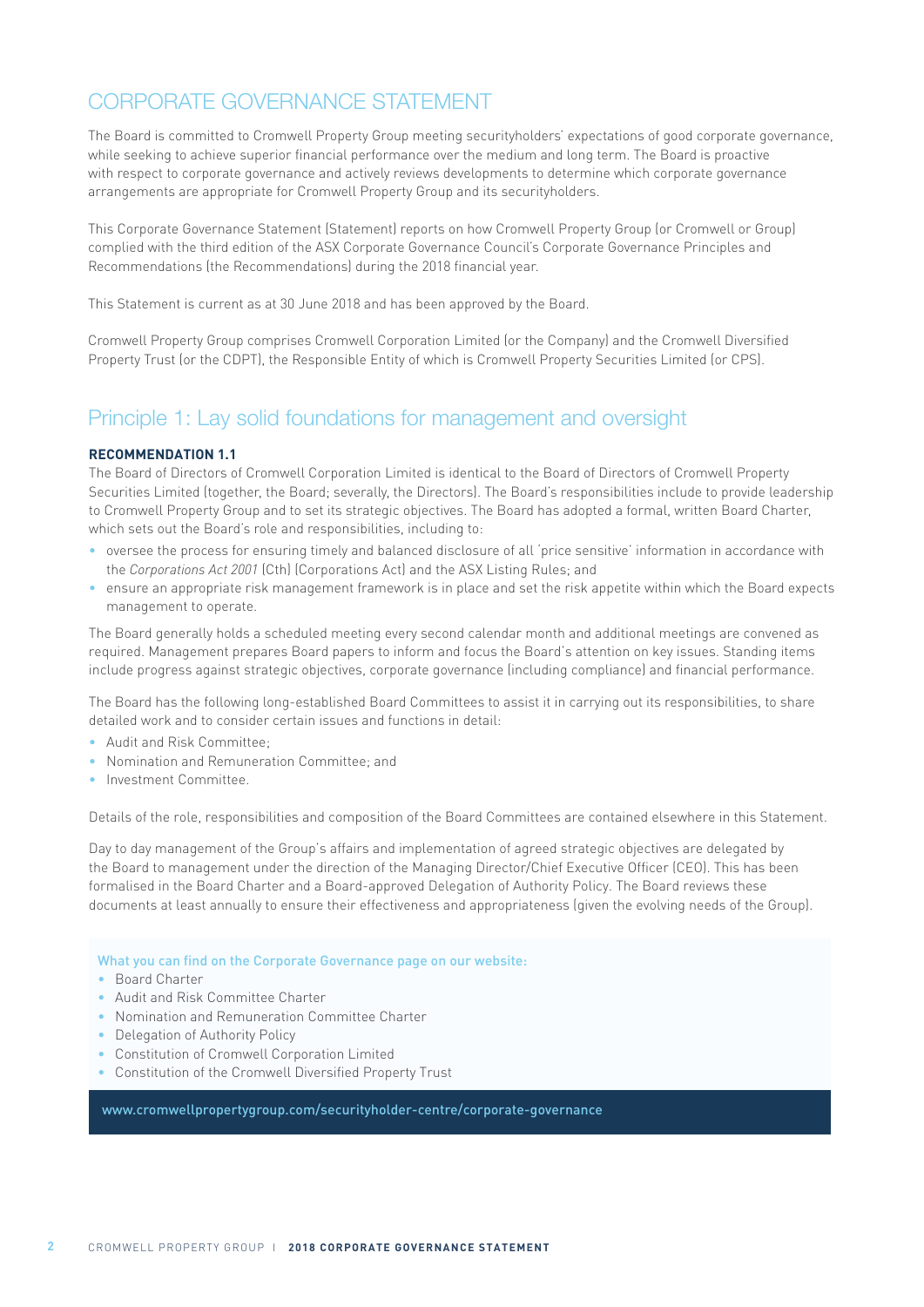# **RECOMMENDATION 1.2**

Cromwell undertakes appropriate checks before appointing a person, or putting forward to securityholders a candidate for election or re-election, as a Director. The checks are into matters such as the person's character, experience, education, criminal record and bankruptcy history. The Board and Nomination and Remuneration Committee also consider whether or not the candidate has sufficient time available, given their other roles and activities, to meet expected time commitments to Cromwell.

When securityholders are asked at the Group's annual general meeting (AGM)<sup>1</sup> to elect, or re-elect, a Director to the Board, Cromwell will provide them with the following information to enable them to make an informed decision:

- biographical information, including relevant qualifications, experience and the skills the candidate brings to the Board;
- details of any other current material directorships;
- a statement as to whether the Board supports the candidate's election or re-election; and
- (for a candidate standing for election as a Director for the first time) any material adverse information revealed by background checks; details of any interest, position, association or relationship that might influence, or reasonably be perceived to influence, in a material respect the candidate's capacity to bring an independent judgement to bear on issues before the Board and to act in the best interests of the Group and its securityholders generally; and a statement from the Board as to the candidate's independence; or
- (for a candidate standing for re-election) the term of office currently served and a statement from the Board as to the candidate's independence.

The information will be provided in the relevant notice of meeting. Securityholders also have the opportunity to ask questions of candidates at the AGM.

#### **RECOMMENDATION 1.3**

Cromwell has provided each Non-executive Director with a written letter of appointment which details the terms of their appointment, including remuneration, interest disclosures, expected time commitments and the requirement to comply with applicable corporate policies.

The CEO (an Executive Director) has a written formal job description, an employment contract (outlining the terms of appointment as a senior executive) and a letter of appointment for the role as Executive Director.

Other senior executives have written employment contracts that outline the terms of their appointment.

#### **RECOMMENDATION 1.4**

The Company Secretary is accountable to the Board (through the Chairman) on all matters to do with the proper functioning of the Board.

The Company Secretary's responsibilities include:

- advising the Board and Board Committees on governance matters;
- monitoring that Board and Board Committee policies and procedures are followed;
- coordinating the timely completion and despatch of the Board and Board Committee papers;
- ensuring that the business at the Board and Board Committee meetings is accurately captured in minutes; and
- helping to organise and facilitate the induction and professional development of Directors.

Directors can, and do, communicate directly with the Company Secretary on Board matters. Similarly, the Company Secretary communicates directly with the Directors on such matters.

The Board Charter states that the Board is responsible for appointing and removing the Company Secretary.

What you can find on the Corporate Governance page on our website:

• Board Charter

www.cromwellpropertygroup.com/securityholder-centre/corporate-governance

(1) In this Statement, AGM means (together) the Annual General Meeting of the Company and the General Meeting of the CDPT.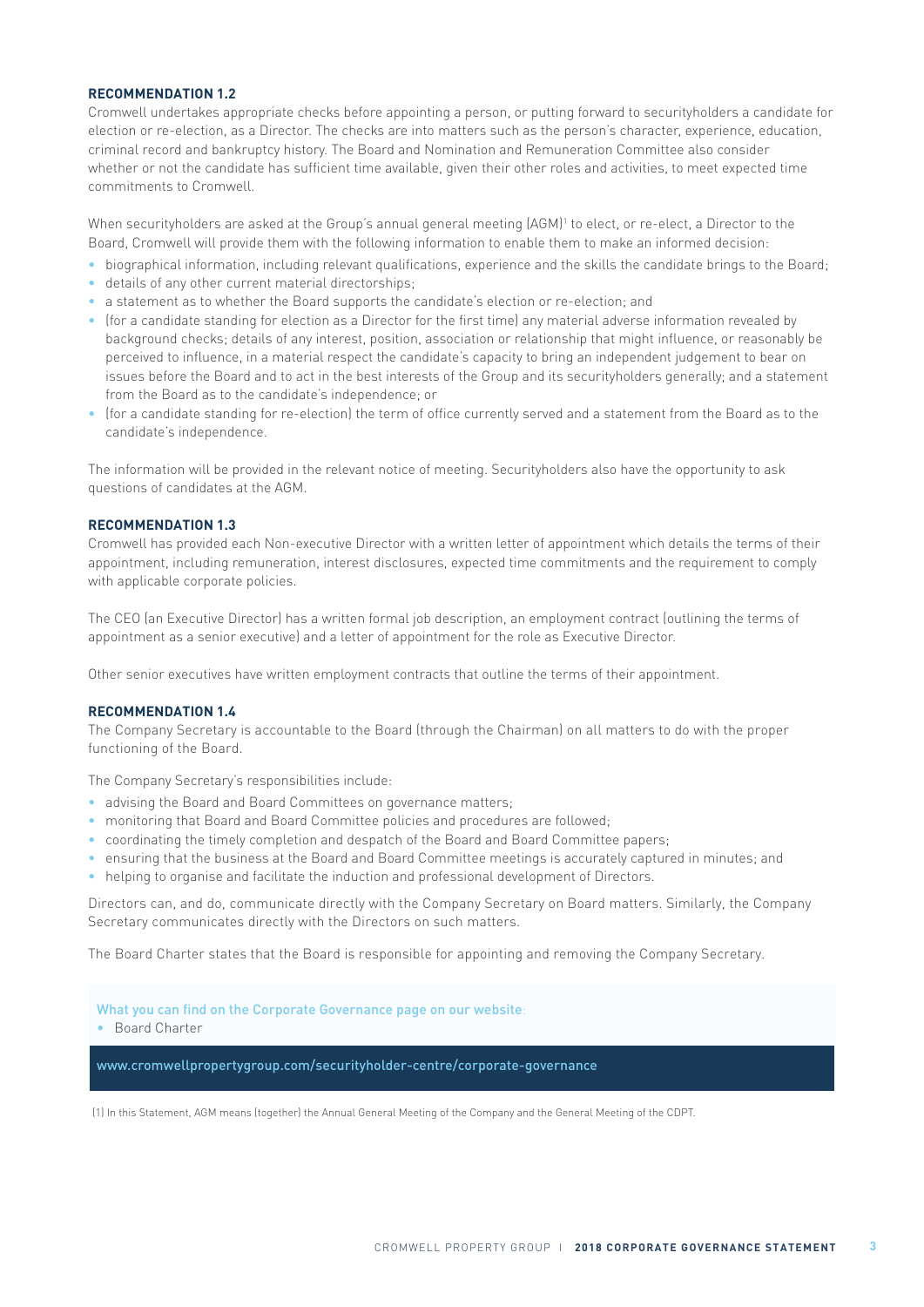#### **RECOMMENDATION 1.5**

Cromwell recognises the many benefits of diversity and strives, through its recruitment and selection practices, to ensure that a diverse range of candidates is considered and that conscious and unconscious biases that might discriminate against candidates are avoided.

Cromwell Property Group has a Board-approved Diversity Policy which sets out the framework the Group has in place to achieve appropriate diversity in its Board, senior executive and broader workforce. Pursuant to the Diversity Policy, each financial year the Board (on recommendation from the Nomination and Remuneration Committee) sets measurable objectives for achieving diversity. An annual assessment of progress against those objectives is also undertaken.

The table below shows the gender diversity objectives set for the 2018 financial year and the Group's performance against those objectives as at 30 June 2018.

|                 |                                                                                                                                                                                                           | <b>The Group's performance</b>                             |
|-----------------|-----------------------------------------------------------------------------------------------------------------------------------------------------------------------------------------------------------|------------------------------------------------------------|
|                 | <b>FY18 gender diversity objective</b>                                                                                                                                                                    | as at 30 June 2018                                         |
|                 | The Group has at least two female Directors and at least two female senior executives/<br>senior managers.                                                                                                | Achieved.                                                  |
| 2               | At least one female will be interviewed for all advertised management positions.                                                                                                                          | Cannot be rated: no<br>advertised management<br>positions. |
| $\mathcal{S}$   | All employees (regardless of gender, age and race) are consulted annually via an<br>engagement survey and are given the opportunity to provide feedback on issues and<br>potential barriers to diversity. | Achieved.                                                  |
| 4               | Remuneration continues to be benchmarked against market data taking into<br>consideration experience, qualification and performance and without regard to age,<br>gender and race.                        | Achieved                                                   |
| $5\phantom{.0}$ | Succession plans and leadership programmes are designed to assist in the<br>development of a diverse pool of future senior executives and managers and are<br>regularly reviewed.                         | Achieved.                                                  |
| 6               | At least one corporate event is held to which staff can bring family members.                                                                                                                             | Achieved.                                                  |
| 7               | Flexible working arrangements are available for staff with caring responsibilities.                                                                                                                       | Achieved.                                                  |
| 8               | All staff receive diversity and related training at least once a year.                                                                                                                                    | Achieved.                                                  |
| 9               | At least 80% of females taking parental leave return to work.                                                                                                                                             | Achieved.                                                  |
| 10              | Training hours undertaken by females are at least equivalent to those undertaken by<br>male counterparts.                                                                                                 | Achieved.                                                  |

As at 30 June 2018, the respective proportions of males and females on the Board, in senior executive positions in Cromwell and across the Group were as follows:

| <b>Body</b>                   | <b>Females</b> | <b>Males</b> | <b>Total</b>   |
|-------------------------------|----------------|--------------|----------------|
| Board                         |                |              | $\overline{ }$ |
| Senior executive <sup>2</sup> |                |              | 4              |
| Group <sup>3</sup>            | 54             | نا '         | 24             |

(2) Recommendation 1.5(c)(1) requires the Group to define what it means by 'senior executive'. In this case, 'senior executive' means the key management personnel (KMP) other than Non-executive Directors. As at 30 June 2018, the 'senior executive' comprised the Chief Executive Officer, the Chief Operations Officer, the Chief Financial Officer and the Chief Capital Officer. Please refer to the FY18 Remuneration Report for further information about KMP.

(3) Excludes European business, Singapore business, Phoenix Portfolios and Oyster Group.

Cromwell is a 'relevant employer' under the Workplace Gender Equality Act 2012 (Cth) (WGEA). The Group's most recent 'Gender Equality Indicators', as defined in and published under the WGEA, are as follows:

#### **Gender equality indicator**

- 1 Gender composition of workforce
- 2 Gender composition of governing bodies
- 3 Equal remuneration between women and men
- 4 Flexible working and support for employees with family and caring responsibilities
- 5 Consultation with employees on issues concerning gender equality in the workplace
- 6 Sex-based harassment and discrimination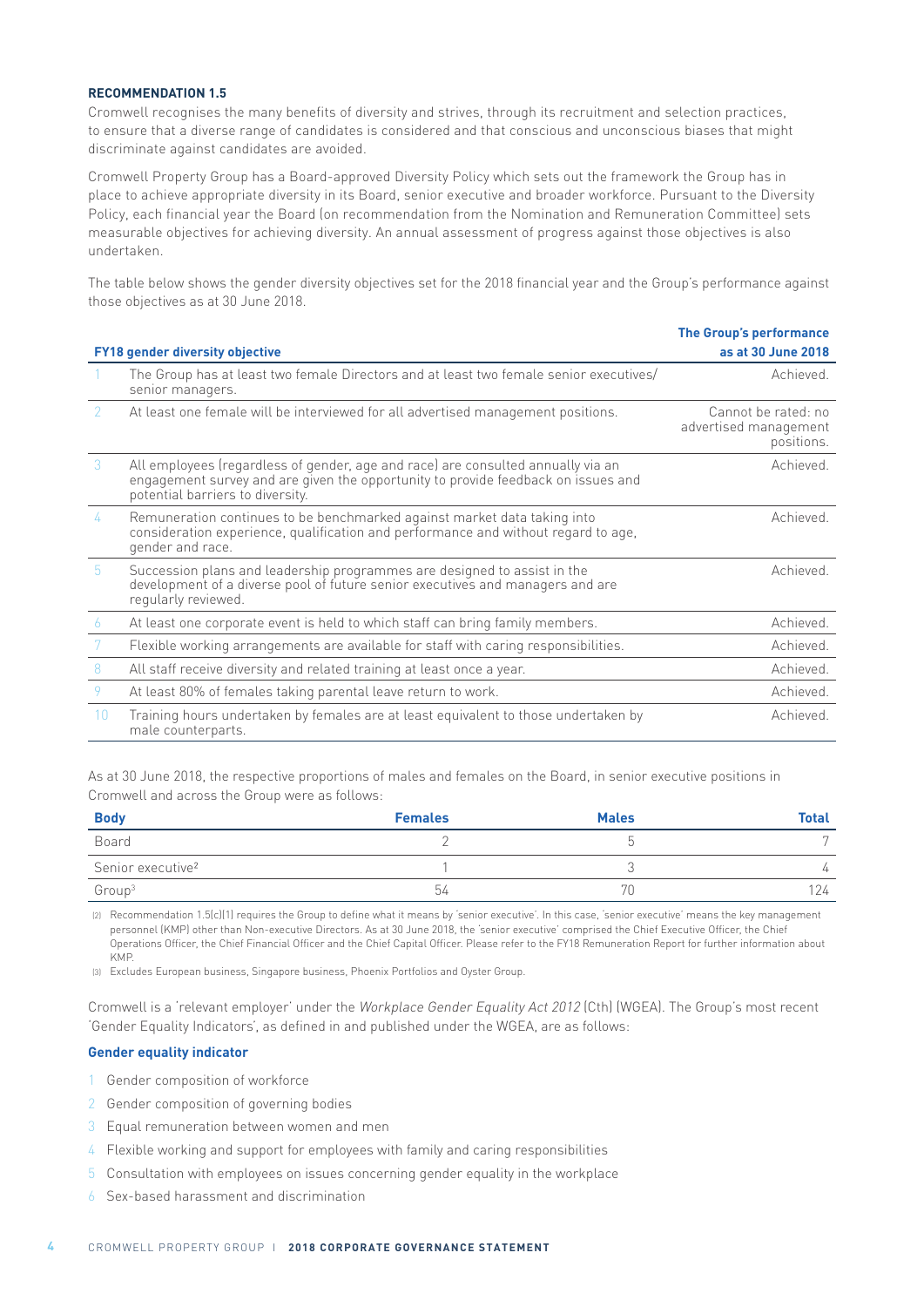Cromwell's latest WGEA Report is available on the Corporate Governance page on the Group's website.

#### What you can find on the Corporate Governance page on our website:

- Diversity Policy
- Nomination and Remuneration Committee Charter
- FY18 Gender Diversity Objectives
- FY19 Gender Diversity Objectives
- WGEA Report

www.cromwellpropertygroup.com/securityholder-centre/corporate-governance

What you can find on the Sustainability page on our website:

• Sustainability Report 2017

www.cromwellpropertygroup.com/sustainability/performance-and-approach

#### **RECOMMENDATION 1.6**

The Board undertakes an annual formal performance assessment, which includes an evaluation of the performance of the Board, Board Committees and individual Directors and also a self-evaluation. Under the annual formal performance assessment, Directors complete a questionnaire and can make comments or raise any issues they have in relation to the performance. The results were compiled by the Company Secretary and discussed at a subsequent Board meeting. For the 2018 financial year, the formal performance assessment was conducted and did not raise any governance issues that needed to be addressed.

What you can find on the Corporate Governance page on our website:

• Nomination and Remuneration Committee Charter

www.cromwellpropertygroup.com/securityholder-centre/corporate-governance

#### **RECOMMENDATION 1.7**

The Group has an established, rigorous process for the performance review of all employees, including senior executives. The performance of senior executives and whether they have met their individual key performance indicators is formally evaluated annually by the CEO, with regular feedback being provided during the performance period. At the time of the reviews, the professional development of the senior executive is also discussed, along with any training which could enhance their performance. Both qualitative and quantitative measures are used in the evaluation. A performance evaluation for each senior executive was completed during the reporting period.

Under its Charter, the Nomination and Remuneration Committee is responsible for facilitating an annual review of the performance of the CEO (an Executive Director). This annual review was completed during the 2018 financial year.

What you can find on the Corporate Governance page on our website: • Nomination and Remuneration Committee Charter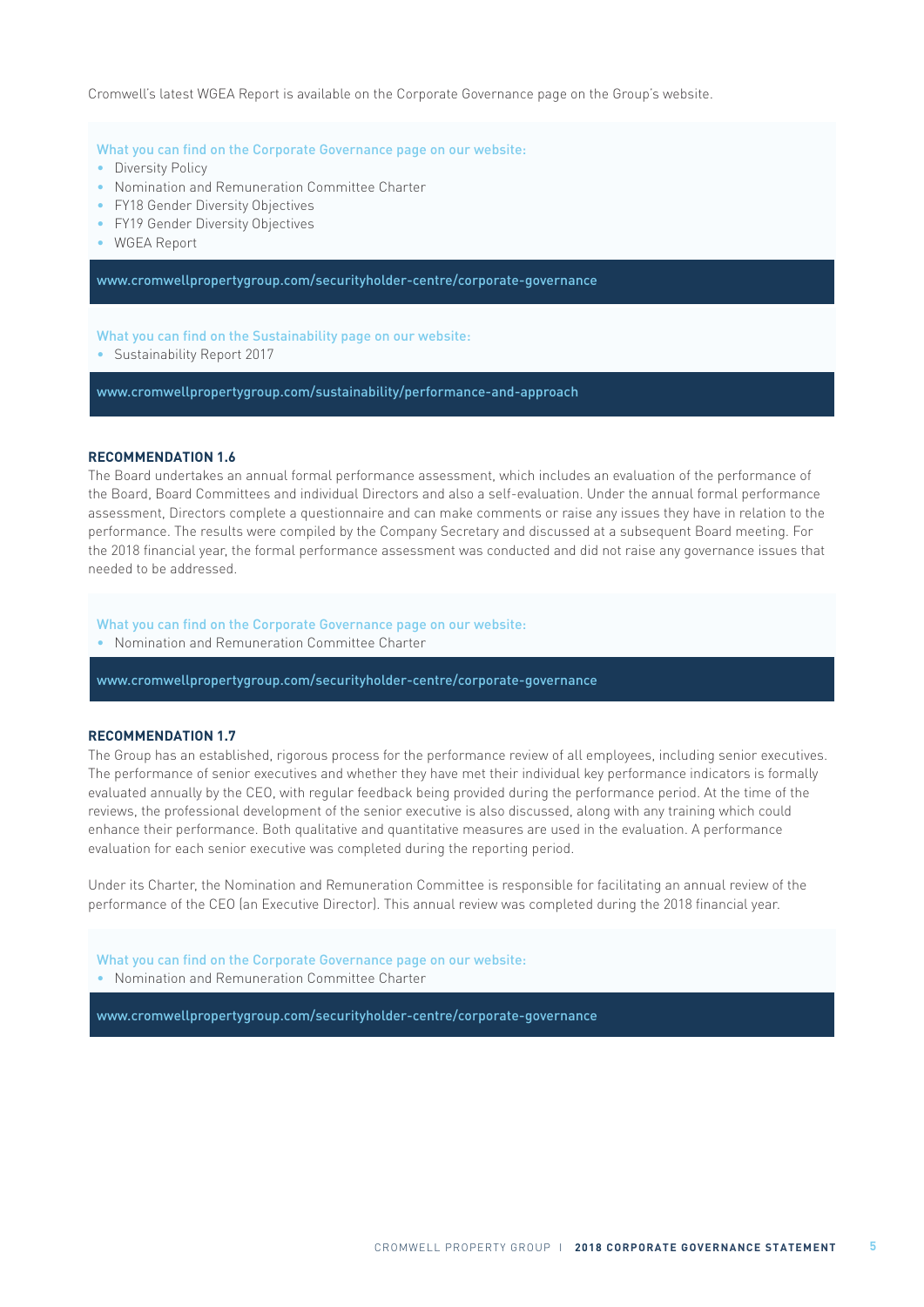# Principle 2: Structure the board to add value

### **RECOMMENDATION 2.1**

#### **Nomination and Remuneration Committee**

The Board has a long-established Nomination and Remuneration Committee, which operates under a Board approved written Charter. The Charter sets out the Nomination and Remuneration Committee's various responsibilities, including reviewing and making recommendations to the Board in relation to:

- Board succession planning generally;
- the appointment, or reappointment, of Directors to the Board. The Charter details the procedure for appointing new Directors;
- the performance and education of Directors:
- reviewing and recommending remuneration arrangements for the Directors, the CEO and senior executives;
- induction and continuing professional development programmes for Directors; and
- the development and implementation of a process for evaluating the performance of the Board, Board Committees and Directors.

The Nomination and Remuneration Committee:

- may seek any information it considers necessary to fulfil its responsibilities;
- has access to management to seek explanations and information;
- may seek professional advice from employees of the Group and independent professional advice from appropriate external advisors (at the Group's cost); and
- may meet with external advisors without management being present.

The minutes of each Nomination and Remuneration Committee meeting are included in the papers for the next Board meeting after the Committee Chairman has approved those minutes. The Chairman of the Nomination and Remuneration Committee reports the Committee's findings to the next Board meeting after each meeting of the Committee. The Nomination and Remuneration Committee has four members, all of whom are independent Directors.

The Directors' Report discloses the members of the Nomination and Remuneration Committee, the number of times that the Committee met during the 2018 financial year and the individual attendances of the members at those meetings.

### What you can find on the Corporate Governance page on our website:

• Nomination and Remuneration Committee Charter

www.cromwellpropertygroup.com/securityholder-centre/corporate-governance

#### **RECOMMENDATION 2.2 Board Skills Matrix**

The Board has adopted a Board Skills Matrix, which sets out the collective skills and attributes of the Board. In summary, the Board Skills Matrix includes (but is not limited to) such key skills and experience as strategy, property, investment/ funds management, listed entities (including ASX listed entities), finance and financial performance, risk oversight, economics, government, debt management and executive management, as well as other characteristics and attributes.

The Board considers that its current members have an appropriate mix of skills, personal attributes and experience that allows the Directors individually, and the Board collectively, to discharge their duties effectively and efficiently. The Board comprises individuals who understand the business of the Group and the environment in which it operates and who can effectively assess management's performance in meeting agreed objectives and goals.

The Directors' Report provides the following information about each Director:

- profile, including qualifications and experience; and
- special responsibilities and attendances at Board and Board Committee meetings.

The Nomination and Remuneration Committee refers to the Matrix when considering Board succession planning and professional development initiatives for the Directors.

What you can find on the Corporate Governance page on our website:

• Nomination and Remuneration Committee Charter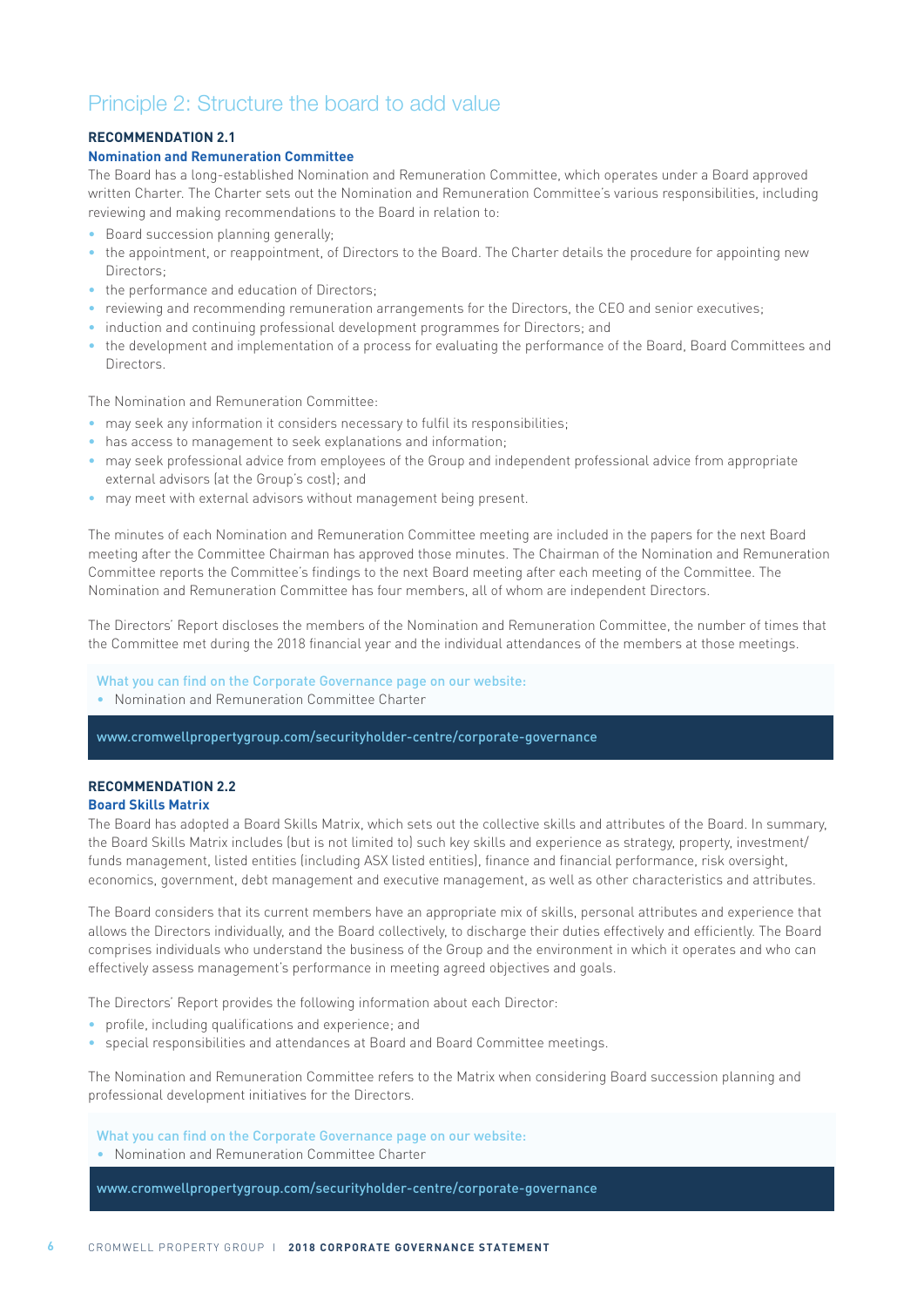# **RECOMMENDATION 2.3**

**The Board**

The Group recognises that independent Directors are important in reassuring securityholders that the Board properly fulfils its role. The Board comprises seven Directors, with an independent Chairman and a majority of independent Nonexecutive Directors:

| <b>Director</b>                              | <b>First appointed</b>             | <b>Status</b>                             |
|----------------------------------------------|------------------------------------|-------------------------------------------|
| Mr Geoffrey H Levy (AO) (Chairman)           | 17 April 2008                      | Independent Non-executive Director        |
| Ms Michelle McKellar                         | 1 March 2007                       | Independent Non-executive Director        |
| Mr Richard Foster (retired 29 November 2017) | Independent Non-executive Director |                                           |
| Ms Jane Tongs                                | 26 November 2014                   | Independent Non-executive Director        |
| Mr Leon Blitz                                | 28 June 2017                       | Independent Non-executive Director        |
| Mr Marc Wainer                               | 29 January 2010                    | Non-executive Director                    |
| Mr Andrew Konig (retired 1 June 2018)        |                                    | Non-executive Director                    |
| Mr David Blight                              | 1 June 2018                        | Non-executive Director                    |
| Mr Paul Weightman                            | 6 August 1998                      | Executive Director, Managing Director/CEO |

Each year, independence status is assessed using the guidelines and factors set out in the Recommendations and the independent Non-executive Directors also confirm to the Board, in writing, their continuing status as an independent Director.

In assessing a Director's independence status, the Board has adopted a materiality threshold of 5% of the Group's net operating income or 5% of the Group's net tangible assets (as appropriate) as disclosed in its last audited financial accounts.

The length of time that each independent Director has served on the Board is shown in the table above.

Mr Levy joined the Group as an independent Non-executive Director and independent Chairman of the Board in 2008 and Ms McKellar joined as an independent Non-executive Director in 2007. Both have been serving on the Board since that time. The Board is satisfied that the length of Mr Levy's service as Director and Chairman, and Ms McKellar's service as a Director, will not interfere, or will not reasonably be seen to interfere, with their respective capacity to bring an independent judgement to bear on issues before the Board and to act in the best interests of Cromwell and its securityholders generally.

The Board is comfortable that no Director has served for a period such that their independence may have been compromised. The Board also recognises that the interests of Cromwell and its securityholders are well served by having a mix of Directors, some with a longer tenure with a deep understanding of Cromwell and its business and some with a shorter tenure with fresh ideas and perspective.

The Group's independent Non-executive Directors (including the Chairman) are considered by the Board to meet the test of independence under the Recommendations.

Each independent Non-executive Director has undertaken to inform the Board as soon as practical if they think their status as an independent Director has or may have changed.

What you can find on the Corporate Governance page on our website:

• Board Charter

www.cromwellpropertygroup.com/securityholder-centre/corporate-governance

#### **RECOMMENDATION 2.4**

The Board comprises seven Directors, with an independent Chairman and a majority of independent Non-executive Directors.

What you can find on the Corporate Governance page on our website: • Board Charter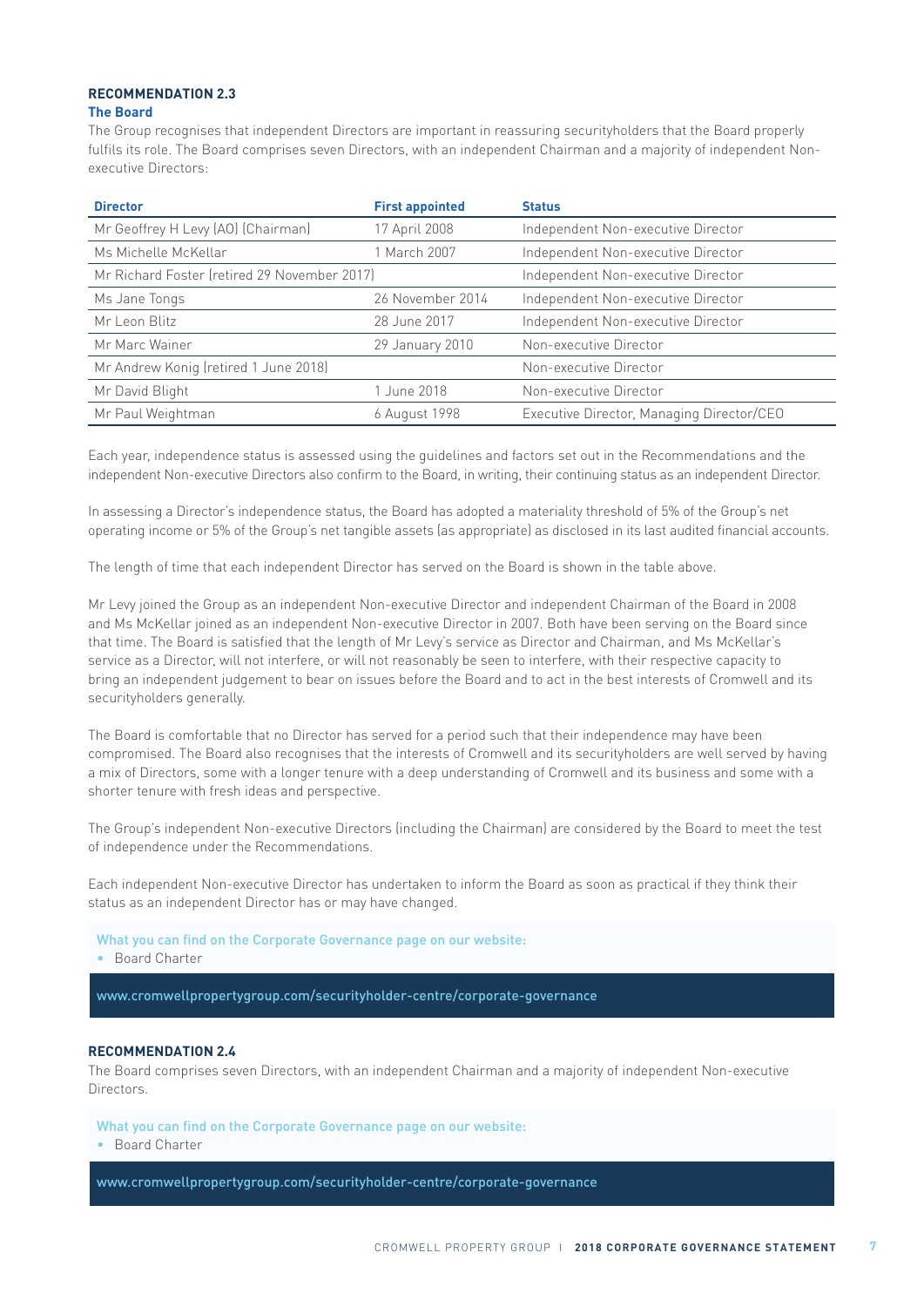# **RECOMMENDATION 2.5**

The Chairman of the Board – Mr Geoffrey H Levy, AO – is an independent Non-executive Director. Mr Paul Weightman is an Executive Director and the CEO of Cromwell Property Group. This is consistent with the Board Charter, which stipulates that the Chairman of the Board will not be the same person as the CEO and ideally will be an independent Non-executive Director.

The Board Charter sets out the responsibilities of the Chairman, including:

- leading the Board;
- facilitating the effective contribution and ongoing development of all Directors;
- promoting constructive and respectful relations between Board members and between the Board and management; and
- facilitating Board discussions to ensure that core issues facing the Group are addressed.

What you can find on the Corporate Governance page on our website: • Board Charter

www.cromwellpropertygroup.com/securityholder-centre/corporate-governance

#### **RECOMMENDATION 2.6**

A formal induction programme ensures that new independent Directors can participate fully and actively in decision making upon their appointment. The Chairman of the Board, with the assistance of the Company Secretary, has developed the induction programme. The programme includes meeting with fellow Directors (including the CEO) and the senior executive team, receiving briefings on the Group's strategy and reviewing corporate governance materials and policies.

Each year, the Nomination and Remuneration Committee also considers and recommends to the Board a professional development programme for Directors. This includes training on key issues relevant to the Group's operations, financial affairs and governance. The professional development programme is compiled in light of recent or potential developments (internal and external) as well as any skills or knowledge gaps identified by the Nomination and Remuneration Committee. Directors also have access to the internal training sessions provided by the Group's Legal and Compliance team. On an ongoing basis, Directors are provided with briefings on changes to accounting standards as well as updates on legal and corporate developments relevant to the Group. During the 2018 financial year, Directors undertook site visits at a number of Group property assets and visited a number of Group offices.

What you can find on the Corporate Governance page on our website:

• Nomination and Remuneration Committee Charter

www.cromwellpropertygroup.com/securityholder-centre/corporate-governance

# Principle 3: Act ethically and responsibly

### **RECOMMENDATION 3.1**

The Group's Directors, senior executives and employees are required to maintain high standards of ethical conduct. This is reinforced by the various practices and policies of the Group. All Directors, senior executives and employees are expected to act with integrity and strive at all times to enhance the reputation and performance of the Group.

To reinforce this culture, the Group has established a Code of Conduct to provide guidance about the attitudes and behaviour necessary to maintain stakeholder confidence in the integrity of the Group and comply with the Group's legal obligations.

The Code of Conduct is made available to all Directors, senior executives and employees and they are reminded of the importance of the Code of Conduct on a regular basis. Appropriate standards are also communicated and reinforced to all employees at induction sessions and team meetings.

The Board has approved a Breach Reporting Policy and a Whistleblower Policy. These policies actively encourage and support reporting to appropriate management of any actual or potential breaches of the Group's legal obligations and/or of the Code of Conduct.

The Board has also approved a Securities Trading Policy under which Directors, senior executives and employees are restricted in their ability to deal in the Group's securities. Appropriate closed periods are in place during which Directors, senior executives and employees are not permitted to trade. Directors, senior executives and employees are made aware of the policy and receive training annually. The policy is reviewed at least annually.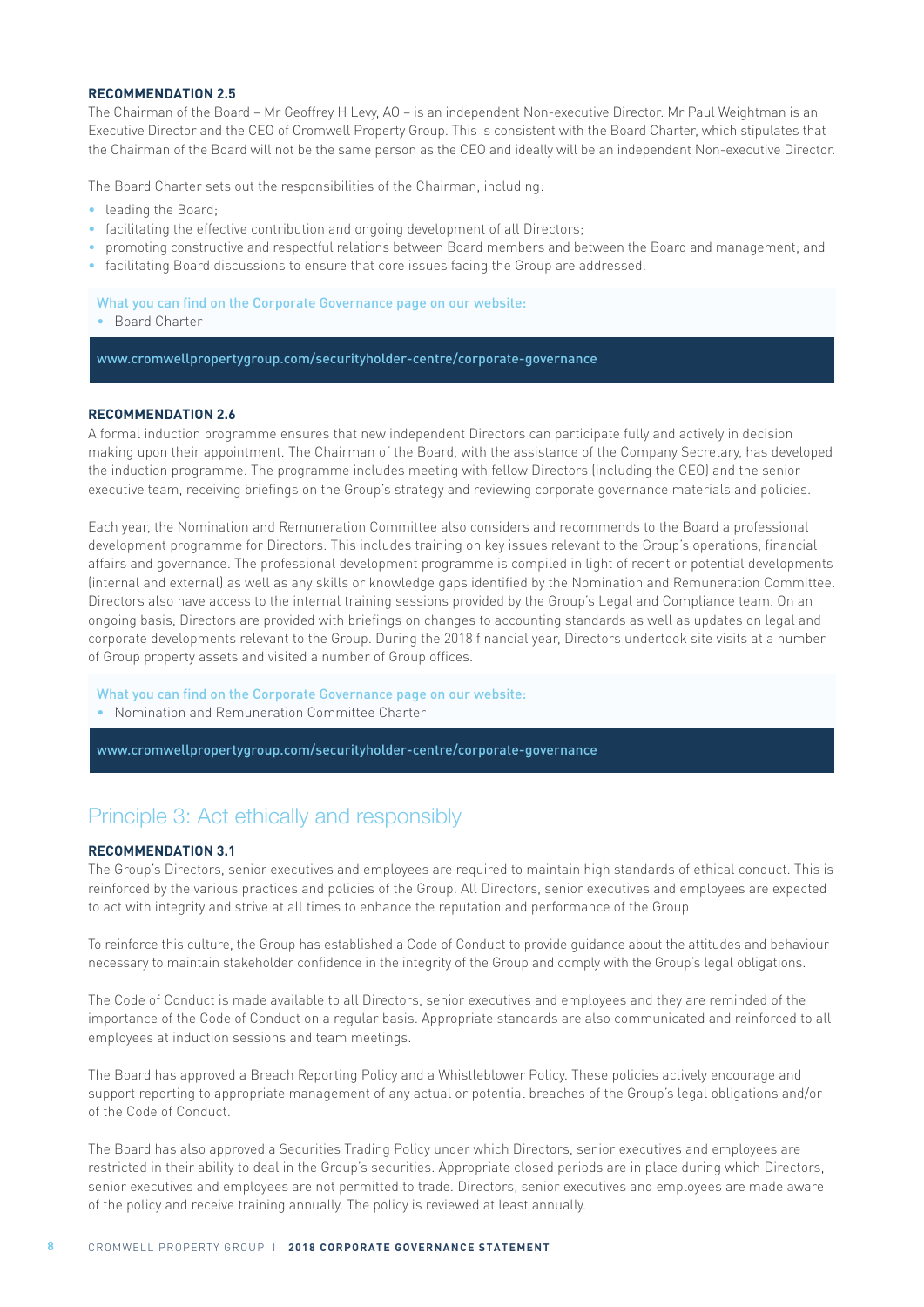Compliance with Board approved policies is monitored via monthly checklists completed by key management and proactive testing programmes and by investigation following any report of a breach. Compliance monitoring is undertaken by the Legal and Compliance team under the direction of the Company Secretary who reports directly to the Board.

What you can find on the Corporate Governance page on our website:

- Code of Conduct
- Breach Reporting Policy
- Whistleblower Policy
- Securities Trading Policy

www.cromwellpropertygroup.com/securityholder-centre/corporate-governance

# Principle 4: Safeguard integrity in corporate reporting

# **RECOMMENDATION 4.1**

# **Audit and Risk Committee**

The Board is responsible for the integrity of the Group's corporate reporting. To assist in discharging this function, the Board has a long-established Audit and Risk Committee. The Audit and Risk Committee operates under a Board approved written Charter, which sets out the Audit and Risk Committee's:

- objectives, including to maintain and improve the quality, credibility and objectivity of the financial accountability process (including financial reporting on a consolidated basis); and
- responsibilities, including reviewing and making recommendations to the Board in relation to:
	- whether the Group's financial statements reflect the understanding of the Audit and Risk Committee members of, and otherwise provide a true and fair view of, the financial position and performance of the Group;
	- the appropriateness of any significant estimates or judgements in the financial reports (including those in any consolidated financial statements); and
	- the appointment or removal, and review of effectiveness and independence, of the external auditor.

The minutes of each Audit and Risk Committee meeting are included in the papers for the next Board meeting after the Committee Chairman has approved those minutes. The Chairman of the Audit and Risk Committee reports the Committee's findings to the next Board meeting after each meeting of the Committee. The Audit and Risk Committee has three members, all of whom are independent Directors. The Audit and Risk Committee is chaired by an independent Director who is not the Chairman of the Board.

The Directors' Report discloses:

- the relevant qualifications and experience of the members of the Audit and Risk Committee; and
- the number of times that the Audit and Risk Committee met during the 2018 financial year and the individual attendances of the members at those meetings.

The Audit and Risk Committee:

- may seek any information it considers necessary to fulfil its responsibilities;
- has access to management to seek explanations and information;
- has access to auditors to seek explanations and information from them (without management being present);
- may seek professional advice from employees of the Group and independent professional advice from appropriate external advisors (at the Group's cost); and
- may meet with external advisors without management being present.

During the 2018 financial year, the external auditor attended a number of meetings of the Audit and Risk Committee, with part of each of those meetings being for the Committee to meet with the external auditor without management being present.

The external auditor has declared its independence to the Board and to the Audit and Risk Committee. The Board is satisfied the standards for auditor independence and associated issues have been met.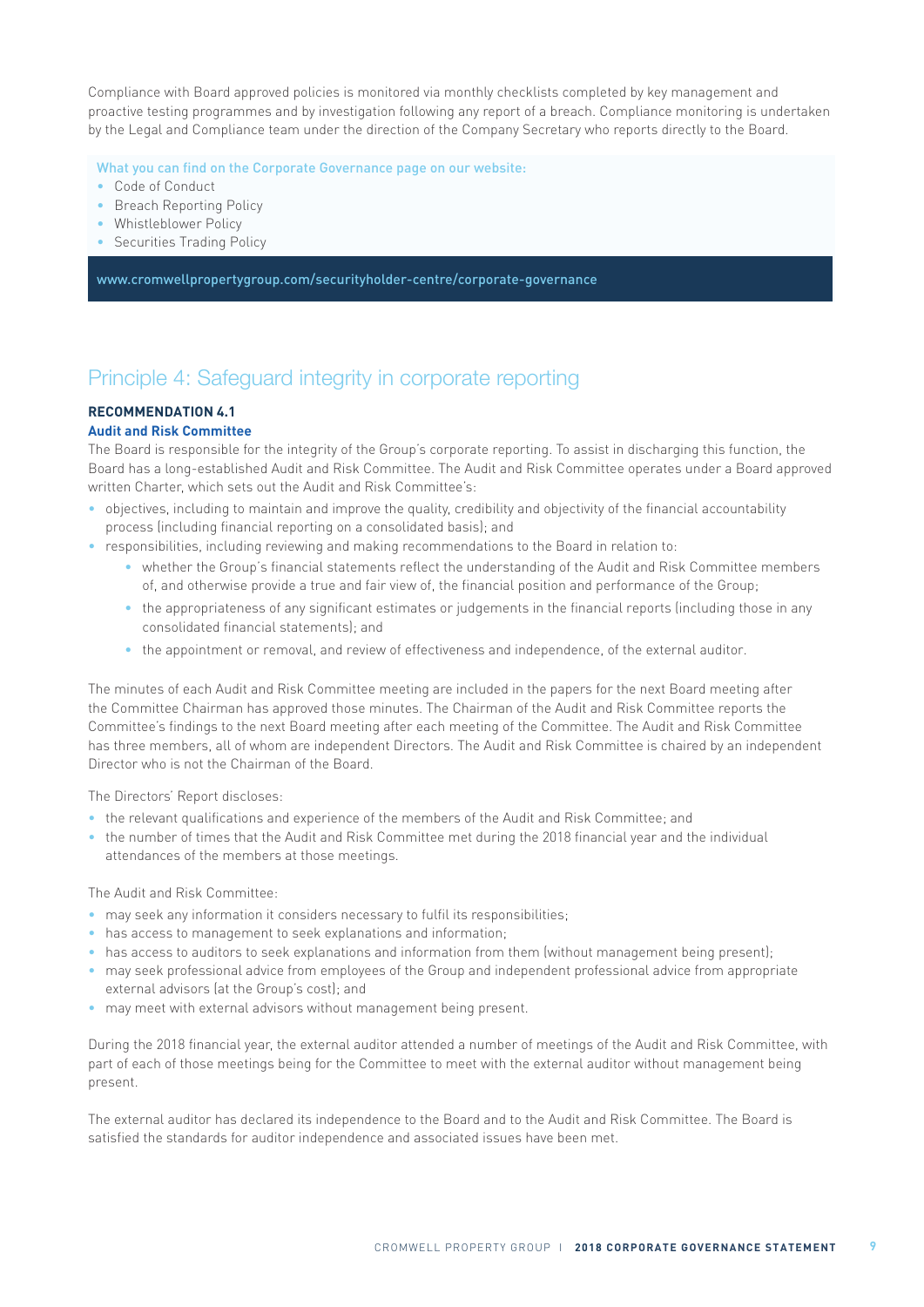#### What you can find on the Corporate Governance page on our website:

- Audit and Risk Committee Charter
- External Auditor Selection, Appointment and Rotation

### www.cromwellpropertygroup.com/securityholder-centre/corporate-governance

#### **RECOMMENDATION 4.2**

Before it approves the Group financial statements for a financial period, the Board receives from the CEO and CFO a written declaration that, in their opinion, the financial records of the entity have been properly maintained and the financial statements comply with the appropriate accounting standards and give a true and fair view of the financial position and performance of the entity and that the opinion has been formed on the basis of a sound system of risk management and internal control which is operating effectively.

#### **RECOMMENDATION 4.3**

The external auditor attends the Group's AGM and is available to answer securityholders' questions relevant to the audit.

# Principle 5: Make timely and balanced disclosure

#### **RECOMMENDATION 5.1**

The Group believes that all stakeholders should be informed in a timely and widely available manner of all the major business events and risks that influence the Group. In particular, the Group strives to ensure that any price sensitive material for public announcement is lodged with the ASX before external disclosure elsewhere and posted on the Group's website as soon as reasonably practicable after lodgement with the ASX.

The Group has a Market Disclosure Protocol which includes policies and procedures designed to ensure compliance with the continuous disclosure obligations under the ASX Listing Rules.

#### What you can find on the Corporate Governance page on our website:

• Market Disclosure Protocol

www.cromwellpropertygroup.com/securityholder-centre/corporate-governance

# Principle 6: Respect the rights of securityholders

### **RECOMMENDATION 6.1**

Cromwell Property Group aims to keep securityholders informed on an ongoing basis of the Group's performance and all major developments. Securityholders receive regular reports and the Group uses its website as its primary means of providing information to securityholders and the broader investment community about the Group's business, history, corporate structure, corporate governance and financial performance.

The Corporate Governance page on the Group's website provides:

- a link to information about the Board of Directors:
- key corporate governance documents, including constitutions, charters and policies;
- a link to key events in the Corporate Governance calendar;
- a link to a description of the Group's stapled security dividends/distributions policy and information about the Group's dividend/distribution history;
- a link to download relevant securityholder forms; and
- materials referred to in this Statement.

The Group's website also provides:

- overview of the Group's current business:
- description of how the Group is structured;
- summary of the Group's history;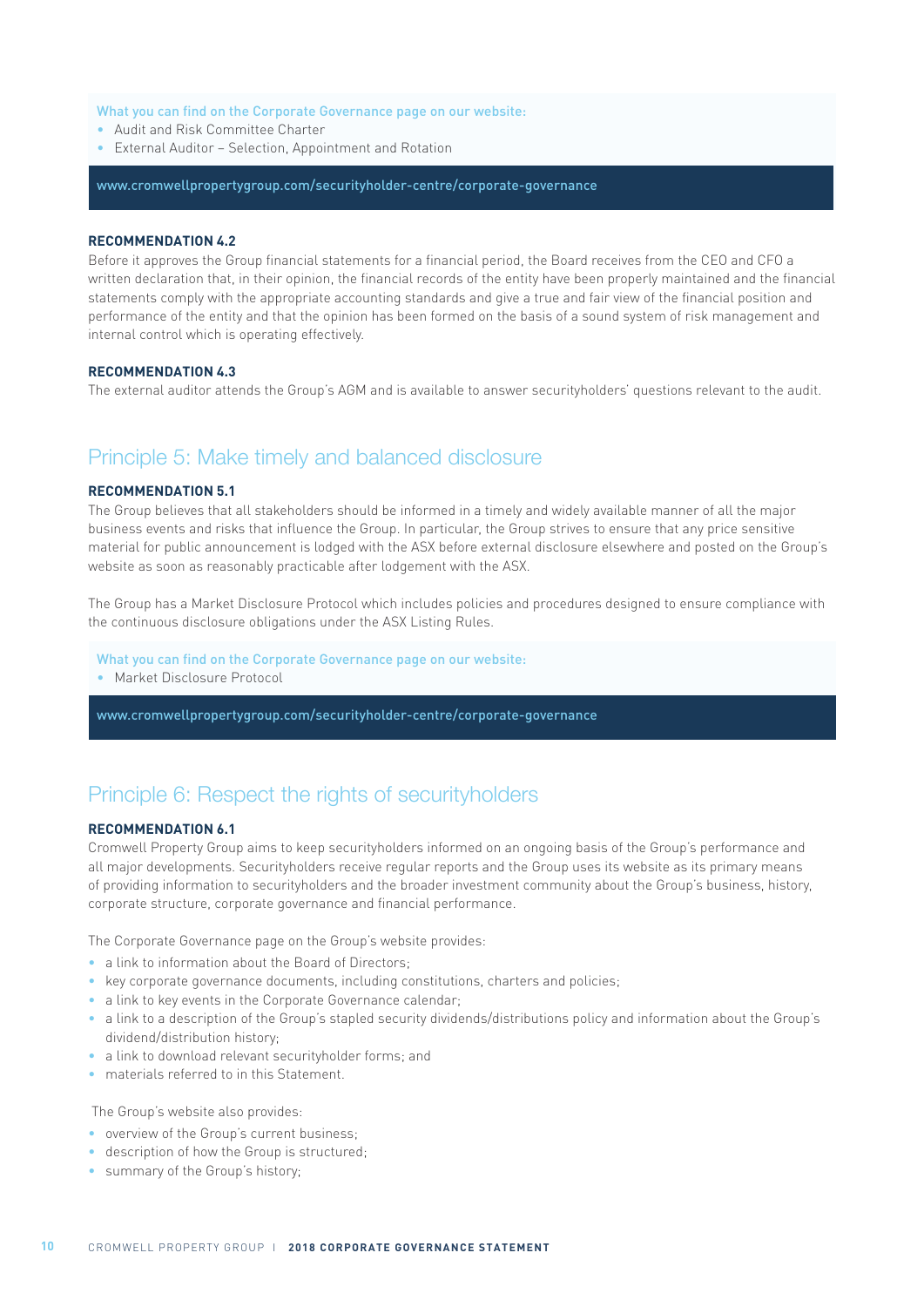- documents that the Group releases publicly (such as annual reports, ASX announcements, notices of meeting and company news items);
- historical information about the market prices of the Group's securities:
- ahead of the AGM (or any general meeting), information including time and venue;
- contact details for enquiries from securityholders, analysts or the media; and
- contact details for its securities registry.

The Corporate Governance page on our website: www.cromwellpropertygroup.com/securityholder-centre/corporate-governance Our website address: www.cromwellpropertygroup.com

#### **RECOMMENDATION 6.2**

The Group has a Board-approved Investor Relations Policy, which has been designed to facilitate effective two-way communication with securityholders.

The Policy also sets out the policies and processes that the Group has in place to encourage participation in the AGM. This is important to the Group because it assists with ensuring a high level of accountability and identification with the Group's strategies and goals.

What you can find on the Corporate Governance page on our website:

• Investor Relations Policy

www.cromwellpropertygroup.com/securityholder-centre/corporate-governance

#### **RECOMMENDATION 6.3**

Cromwell Property Group facilitates and encourages participation at meetings of securityholders.

The Chairman and the CEO each address the meeting of securityholders and provide securityholders with an update on the Group's business, governance and financial performance and any areas of concern or interest to the Board and management. The Chairman and CEO take any comments and questions received from securityholders during or after their address.

The current audit partner attends the AGM and is available to answer securityholders' questions about the audit. The notice of meeting for the AGM advises that securityholders entitled to cast their vote at the AGM may submit written questions to the auditor relevant to the content of the auditor's report or the conduct of the audit of the annual financial report being considered at the AGM. A securityholder wishing to submit a question to the auditor is asked to submit the question in writing to the Company Secretary up to a week before the AGM. A list of the questions submitted to the auditor is made available to securityholders attending the AGM at or before the start of the AGM. At the AGM, the Chairman reminds securityholders of the opportunity to ask questions about the audit.

The Chairman provides securityholders with an opportunity to ask questions about and discuss the specific resolutions put to the meeting. Securityholders have the opportunity to ask questions about or comment on the management of the Group.

Securityholder meetings are held during business hours at the Group's registered office in Brisbane, which is accessible by public transport. The notice of meeting invites securityholders to join the Directors for morning tea or afternoon tea (as applicable) after the meeting.

The Group provides live webcasting of its securityholder meetings so that securityholders can hear proceedings online.

#### **RECOMMENDATION 6.4**

Cromwell Property Group gives its securityholders the option to receive communications from the Group and from its securities registry electronically. Many securityholders have elected to receive all communications electronically, while other securityholders have elected to receive all communications electronically with payment statements received by post.

Electronic communications sent by the Group and by the securities registry are formatted in a reader friendly and printer friendly format.

Securityholders can send communications to the Group and to the securities registry electronically. The Contact page on the Group's website provides the email address for contacting the Group and the securities registry.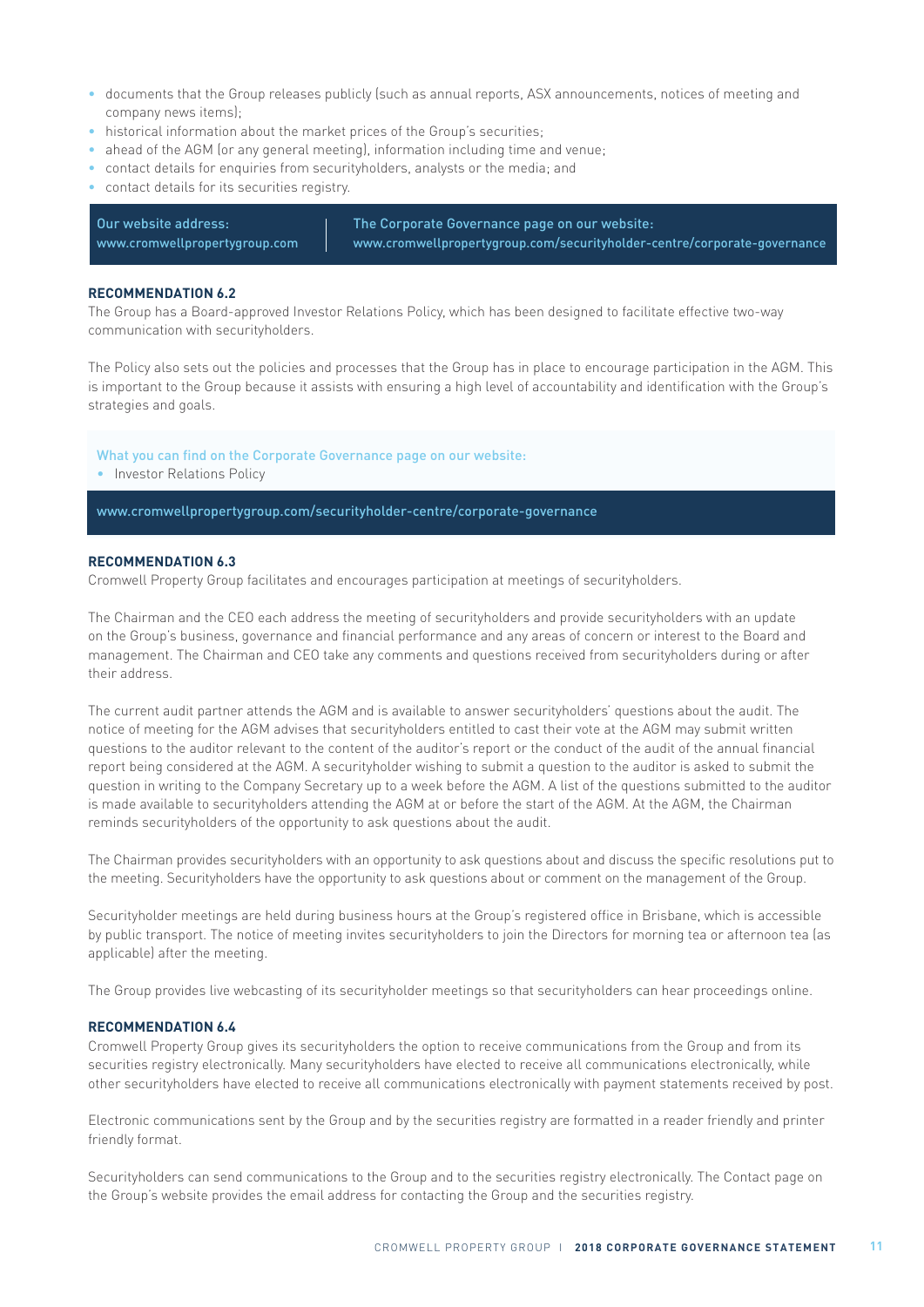# Principle 7: Recognise and manage risk

# **RECOMMENDATION 7.1**

# **Audit and Risk Committee**

The Group is exposed to various risks across its business operations and recognises the importance of effectively identifying and managing those risks so that informed decisions on risk issues can be made. The Board has a longestablished Audit and Risk Committee, which operates under a Board approved written Charter. The Charter sets out the Committee's various responsibilities, including:

- assessing the adequacy of the internal risk control system;
- receiving reports from management of any actual or suspected fraud, theft or other breach of internal controls; and
- reviewing the insurance programme.

The Audit and Risk Committee:

- may seek any information it considers necessary to fulfil its responsibilities;
- has access to management to seek explanations and information;
- has access to auditors to seek explanations and information from them (without management being present);
- may seek professional advice from employees of the Group and independent professional advice from appropriate external advisors (at the Group's cost); and
- may meet with external advisors without management being present.

The minutes of each Audit and Risk Committee meeting are included in the papers for the next Board meeting after the Committee Chairman has approved those minutes. The Chairman of the Audit and Risk Committee reports the Committee's findings to the next Board meeting after each meeting of the Committee. The Audit and Risk Committee has three members, all of whom are independent Directors. The Audit and Risk Committee is chaired by an independent Director who is not the Chairman of the Board.

The Directors' Report discloses:

- the relevant qualifications and experience of the members of the Audit and Risk Committee; and
- the number of times that the Audit and Risk Committee met during the 2018 financial year and the individual attendances of the members at those meetings.

### What you can find on the Corporate Governance page on our website:

• Audit and Risk Committee Charter

www.cromwellpropertygroup.com/securityholder-centre/corporate-governance

### **RECOMMENDATION 7.2**

The Board is responsible for:

- ensuring an appropriate risk management framework is in place;
- setting the risk appetite within which the Board expects management to operate; and
- reviewing and ratifying systems of internal compliance and control and legal compliance to ensure appropriate compliance frameworks and controls are in place.

As outlined in its Board-approved Charter, the Audit and Risk Committee's responsibilities include:

- overseeing the establishment and implementation of risk management and internal compliance and control systems and ensuring there is a mechanism for assessing/reviewing the efficiency and effectiveness of those systems at least annually to satisfy itself that it continues to be sound;
- approving and recommending to the Board for adoption policies and procedures on risk oversight and management to establish an effective and efficient system for:
	- identifying, assessing, monitoring and managing risk;
	- disclosing any material change to the risk profile; and
- regularly reviewing and updating the risk profile.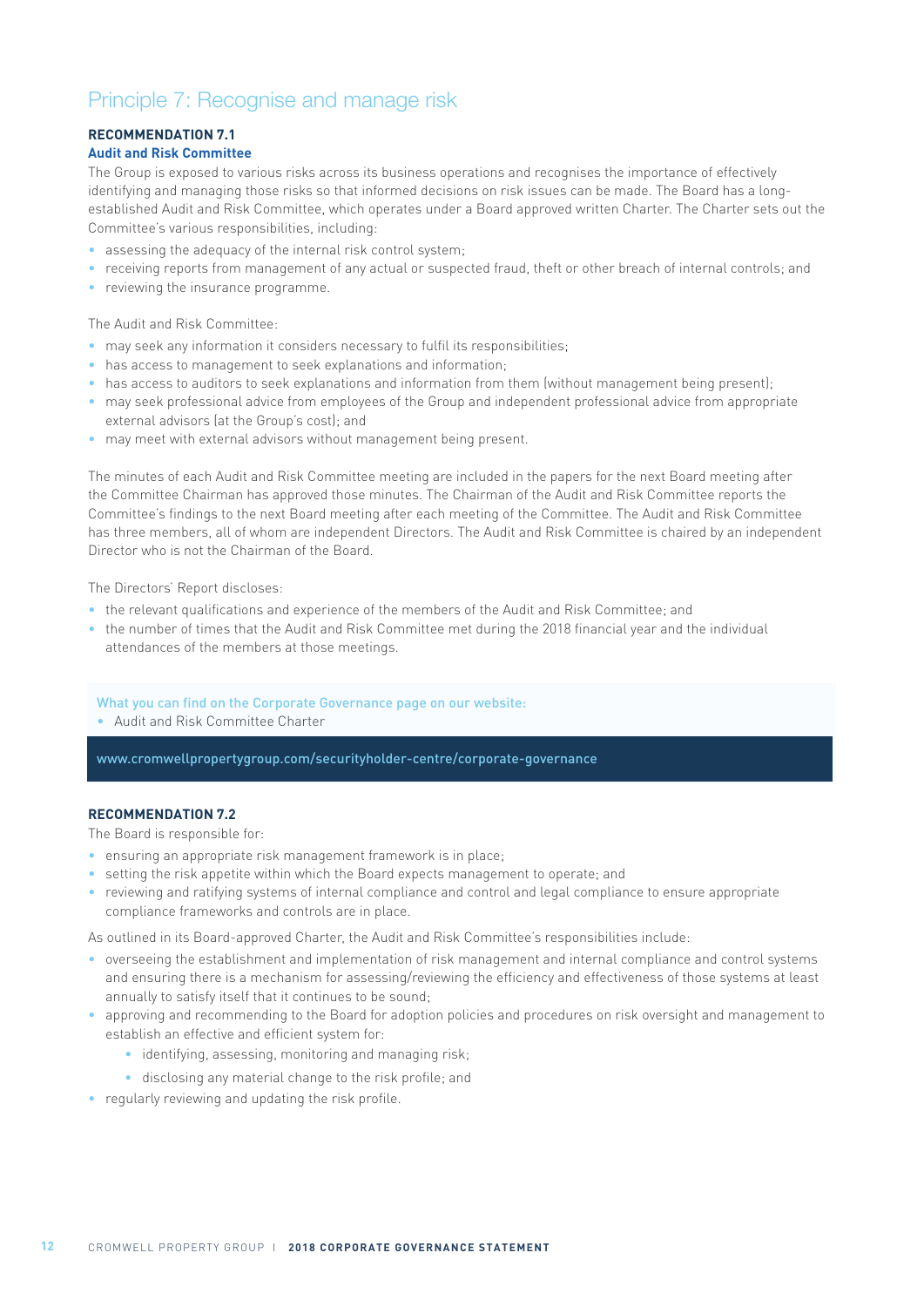Under the direction of the CEO, management is responsible for ensuring that the Group operates within the risk appetite set by the Board. It does so by identifying relevant business risks, designing controls to manage those risks and ensuring those controls are appropriately implemented. The Group has adopted an Enterprise Risk Management Policy, which is a general statement of the Group's approach to proactive, enterprise wide risk management. There is also a wide range of underlying internal policies and procedures, which are designed to mitigate the Group's material business risks. The risk management system operates in accordance with AS/NZS ISO 31000:2009 Risk management – Principles and guidelines.

Reviews of the enterprise risk management framework were completed in the 2018 financial year. The Audit and Risk Committee and the Board were satisfied the framework continues to be sound and that Cromwell operates within the risk appetite set by the Board.

### **Compliance Committee**

A Compliance Committee – comprised of a majority of independent external members – monitors the extent to which Cromwell Property Securities Limited (as Responsible Entity for the CDPT) complies with the CDPT's compliance plan and the underlying compliance framework. The Board of Cromwell Property Securities Limited receives regular reports from the Compliance Committee. During the 2018 financial year, the Chairman of the Compliance Committee met with the Audit and Risk Committee, with part of that meeting conducted without management being present. The roles and responsibilities of the Compliance Committee are outlined in a Charter, which is reviewed annually by the Compliance Committee. The Board of the Responsible Entity may change the Charter at any time by resolution.

What you can find on the Corporate Governance page on our website:

- Board Charter
- Audit and Risk Committee Charter
- Enterprise Risk Management Policy
- Compliance Committee Charter

www.cromwellpropertygroup.com/securityholder-centre/corporate-governance

#### **RECOMMENDATION 7.3**

Although the Group does not have a designated internal audit function, throughout the year the Legal and Compliance team conducts internal audit tests of the effectiveness of the controls and the appropriateness of the monitoring strategies in place for those risks with an inherent risk rating of Very High or High. Relevant management confirm (monthly, quarterly or annually as appropriate given the residual risk rating) that the controls remain appropriate and identify any new risks and any new controls that should be put in place. The Company Secretary reports findings to the Audit and Risk Committee.

#### **RECOMMENDATION 7.4**

The Group's Sustainability Report discloses the extent to which the Group has material exposure to economic, environmental and social sustainability risks and explains how such risks are and will be managed.

#### What you can find on the Sustainability page on our website:

• Sustainability Report 2017

www.cromwellpropertygroup.com/sustainability/performance-and-approach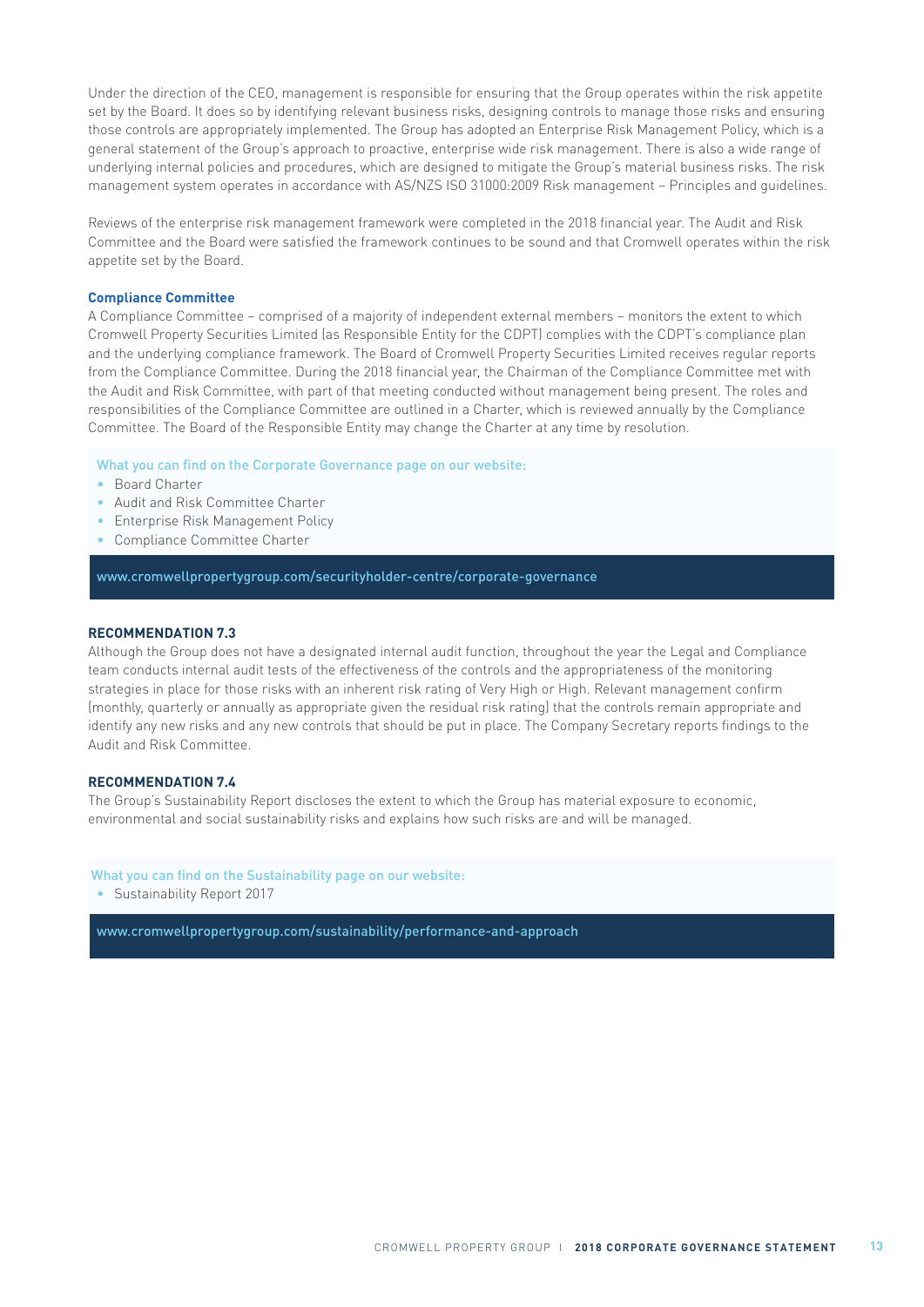# Principle 8: Remunerate fairly and responsibly

# **RECOMMENDATION 8.1**

### **Nomination and Remuneration Committee**

The Board has a long-established Nomination and Remuneration Committee, which operates under a Board approved written Charter. The Charter sets out the Nomination and Remuneration Committee's various responsibilities, including reviewing and making recommendations to the Board in relation to:

- the remuneration framework for Non-executive Directors, including the allocation of the pool of Directors' fees;
- Executive Director and senior executive total remuneration;
- the design of any equity based incentive plan; and
- whether there is any gender or other inappropriate bias in remuneration policies and practices.

The Nomination and Remuneration Committee:

- may seek any information it considers necessary to fulfil its responsibilities;
- has access to management to seek explanations and information;
- may seek professional advice from employees of the Group and independent professional advice from appropriate external advisors (at the Group's cost); and
- may meet with external advisors without management being present.

The minutes of each Nomination and Remuneration Committee meeting are included in the papers for the next Board meeting after the Committee Chairman has approved those minutes. The Chairman of the Nomination and Remuneration Committee reports the Committee's findings to the next Board meeting after each meeting of the Committee. The Nomination and Remuneration Committee has four members, all of whom are independent Directors.

The Directors' Report discloses the members of the Nomination and Remuneration Committee, the number of times that the Committee met during the 2018 financial year and the individual attendances of the members at those meetings.

#### What you can find on the Corporate Governance page on our website:

• Nomination and Remuneration Committee Charter

www.cromwellpropertygroup.com/securityholder-centre/corporate-governance

### **RECOMMENDATION 8.2**

The Directors' Report (the section titled Remuneration Report) discloses information, including the policies and practices regarding the remuneration of:

- Non-executive Directors: and
- the Executive Director and other senior executives.

The respective policies and practices reflect the different roles and responsibilities of Non-executive Directors and the Executive Director and other senior executives.

As disclosed in the Remuneration Report, the Group's Non-executive Directors are paid a fixed remuneration, comprising base and committee fees or salary and superannuation (if applicable). Non-executive Directors do not receive bonus payments or participate in security-based compensation plans, and are not provided with retirement benefits other than statutory superannuation.

The Remuneration Report details the nature and amount of remuneration of the Chief Executive Officer (Executive Director) and other senior executives (Key Management Personnel or KMP).

Remuneration packages are designed to align the KMP's interests with those of securityholders. Key performance indicators (KPIs) for each KMP consider their role within Cromwell generally as well as their expected contribution to the achievement of Cromwell's objectives. The KPIs are designed to best incentivise each KMP to meet Cromwell's objectives and therefore best serve the interests of securityholders. This is achieved by providing remuneration packages which consist of the following three elements (or a combination thereof) where appropriate:

- 1. Fixed component in the form of a cash salary;
- 2. An at-risk cash bonus that is linked solely to performance of a tailored set of objectives, where appropriate; and
- 3. At-risk longer-term equity payment. This third element is equity based remuneration aimed at alignment and retention.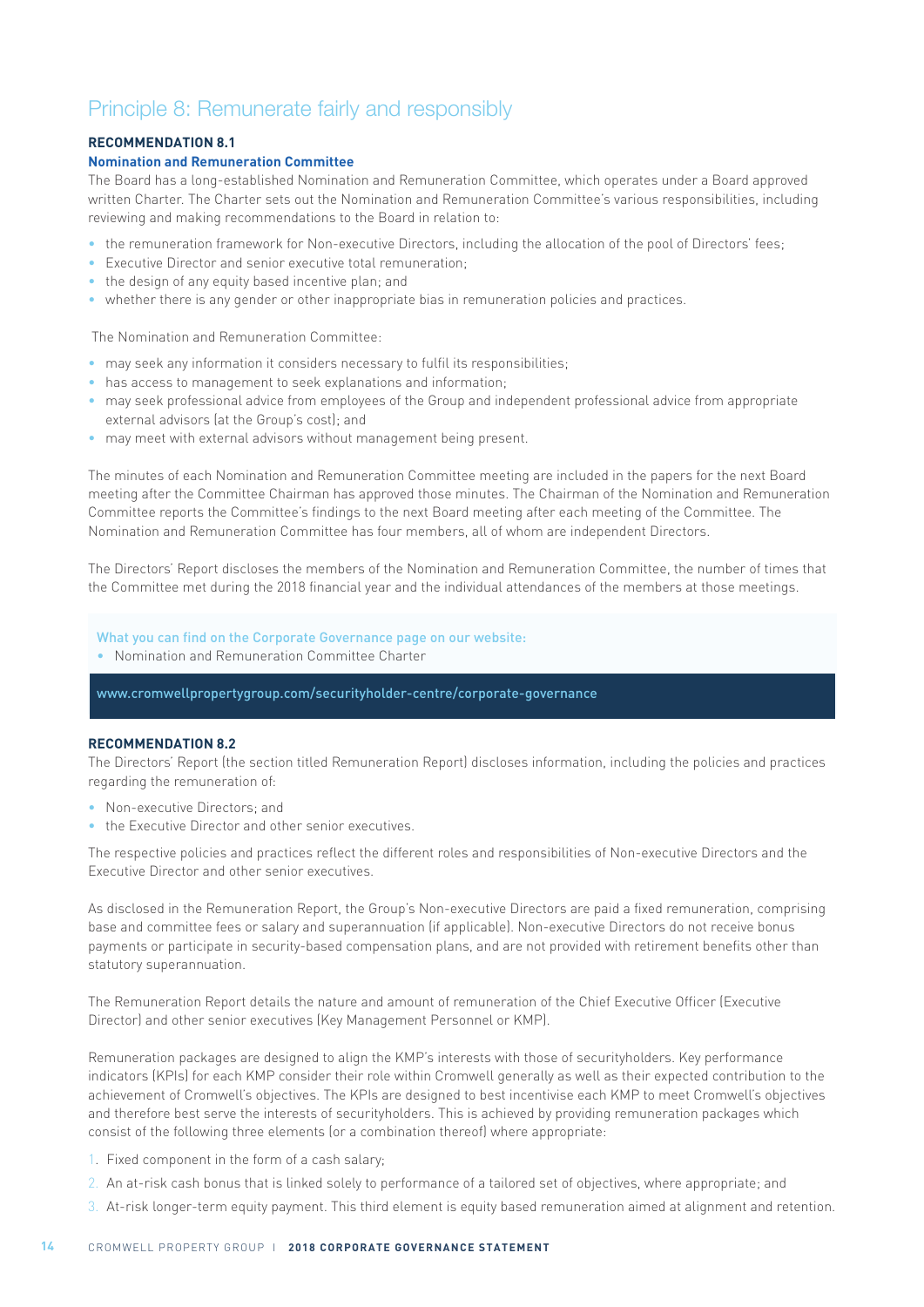The Group does not have a policy regarding the deferral of performance based remuneration and the reduction, cancellation or clawback of performance based remuneration in the event of a material misstatement in the Group's financial statements. However, performance rights under Cromwell Property Group's Performance Rights Plan lapse under certain circumstances including a determination by the Plan Committee that the performance right should lapse because the participant, in the Plan Committee's opinion, has committed any act of fraud, defalcation or gross misconduct in relation to the affairs of a body corporate in the Group.

Other than the CEO, no KMP was awarded a short-term incentive (an at-risk cash bonus) in the 2018 financial year. The nature of the performance based remuneration is an 'at risk' payment rather than a 'bonus' payment.

For all KMP except the CEO and Non-executive Directors, the CEO is responsible for setting key performance indicator (KPI) targets and assessing annually whether those targets have been met. The KPI targets for the CEO are set, revised and reviewed annually by the Nomination and Remuneration Committee and the Board.

- What you can find on the Corporate Governance page on our website:
- Nomination and Remuneration Committee Charter

www.cromwellpropertygroup.com/securityholder-centre/corporate-governance

#### **RECOMMENDATION 8.3**

In accordance with the remuneration policy, the Group operates a Performance Rights Plan and has issued performance rights to a number of senior executives, including the CEO (an Executive Director). The Group does not currently pay any other form of security based remuneration.

The terms of the Group's Performance Rights Plan do not allow participants, whether Executive Directors or other employees, to hedge or otherwise limit the economic risk of their participation in the Plan.

Previous participation in the Performance Rights Plan by the CEO (an Executive Director) was approved by securityholders at an AGM. Pursuant to the ASX Listing Rules, any further participation would also need to be approved by securityholders.

What you can find on the Corporate Governance page on our website: • Plan Rules for the Cromwell Property Group Performance Rights Plan